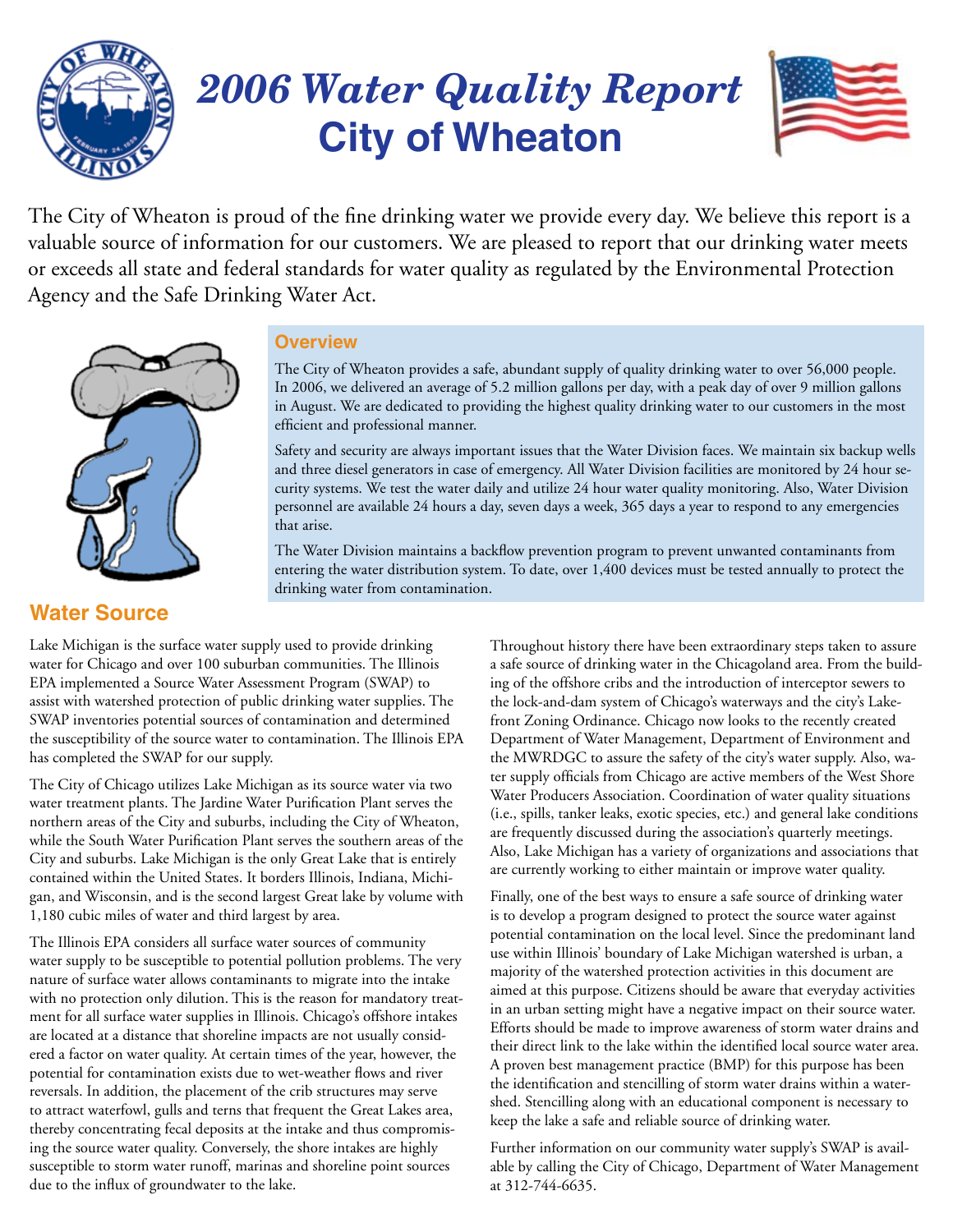### **2006 Water Quality Table**

The table shows the results of our water-quality analyses based on tests done in 2006. Every regulated contaminant that was detected in the water, even in the most minute traces, is listed here. Not listed are over 100 substances that were tested for, but were not detected. If you would like more information on these results, contact the Water Division. **No water quality violations were recorded for this facility during the 2006 reporting period.**

| <b>Contaminant (units)</b>                                             | <b>MCLG</b>    | <b>MCL</b>                | Level<br>found             | Range of<br>detections | Date of<br>sample | <b>Violation</b>         | <b>Typical source of contaminant</b>                                                                            |
|------------------------------------------------------------------------|----------------|---------------------------|----------------------------|------------------------|-------------------|--------------------------|-----------------------------------------------------------------------------------------------------------------|
| <b>Microbial Contaminants</b>                                          |                |                           |                            |                        |                   |                          |                                                                                                                 |
| Turbidity (%<0.3NTU)*                                                  | n/a            | TT                        | 100.000%                   | n/a                    |                   |                          | Soil runoff                                                                                                     |
| Turbidity (NTU)*                                                       | n/a            | TT=1NTUmax                | 0.15                       | n/a                    |                   |                          | Soil runoff                                                                                                     |
| <b>Inorganic Contaminants</b>                                          |                |                           |                            |                        |                   |                          |                                                                                                                 |
| Barium (ppm)*                                                          | $\overline{2}$ | 2                         | 0.02                       | 0.020-0.020            |                   |                          | Discharge of drilling wastes; Discharge from metal<br>refineries; Erosion of natural deposits.                  |
| Copper (ppm)                                                           | 1.3            | $AL=1.3$                  | 90th<br>Percentile<br>0.15 | 0 exceeding AL         | 6/27/2005         | $\overline{\phantom{a}}$ | Corrosion of household plumbing systems;<br>Erosion of natural deposits; Leaching from wood<br>preservatives.   |
| Lead (ppb)                                                             | 0              | $AL = 15$                 | 90th<br>Percentile<br>$5$  | 0 exceeding AL         | 6/27/2005         |                          | Corrosion of household plumbing systems;<br>Erosion of natural deposits.                                        |
| Nitrate (as Nitrogen)(ppm)*                                            | 10             | 10                        | 0.34                       | $0.30 - 0.34$          |                   |                          | Runoff from fertilizer use; Leaching from septic<br>tanks, sewage; Erosion of natural deposits.                 |
| Nitrate & Nitrite (ppm)*                                               | 10             | 10                        | 0.35                       | $0.30 - 0.35$          |                   |                          | Runoff from fertilizer use; Leaching from septic<br>tanks, sewage; Erosion of natural deposits.                 |
| <b>Disinfection/Disinfectant By-Products</b><br><b>Monitoring Date</b> |                |                           |                            |                        |                   |                          |                                                                                                                 |
| Chlorine (as Cl2)(ppm)                                                 | 4              | $\overline{4}$            | Highest<br>Level<br>0.7295 | 0.6925-0.7295          | 12/31/2006        |                          | Drinking water disinfectant                                                                                     |
| Haloacetic Acids [HAA5](ppb)                                           | n/a            | 60                        | Highest<br>Level<br>16.8   | $9.8 - 16.8$           | Quarterly 2006    |                          | Chlorination by-products total of 5 compounds.                                                                  |
| <b>TTHMs [Total Trihalomethanes]</b><br>(ppb)                          | n/a            | 80                        | Highest<br>Level<br>32.6   | 15.6-32.6              | Quarterly 2006    |                          | By-product of drinking water chlorination.                                                                      |
| TOC [Total Organic Carbon]*                                            |                | requirements set by IEPA. |                            |                        |                   |                          | The percentage of Total Organic Carbon (TOC) removal was measured each month and the system met all TOC removal |
| <b>Unregulated Contaminants</b>                                        |                |                           |                            |                        |                   |                          |                                                                                                                 |
| Sulfate (ppm)*                                                         | n/a            | n/a                       | 28.1                       | 27.2-28.1              |                   |                          | Erosion of naturally occuring deposits.                                                                         |
| <b>State Regulated Contaminants</b>                                    |                |                           |                            |                        |                   |                          |                                                                                                                 |
| Fluoride (ppm)*                                                        | 4              | $\overline{4}$            | 0.98                       | 0.89-0.98              |                   |                          | Water additive which promotes strong teeth.                                                                     |
| Sodium (ppm)*                                                          | n/a            | n/a                       | Highest<br>Level<br>6.80   | 6.70-6.80              |                   |                          | Erosion of naturally occuring deposits; Used as<br>water softener.                                              |
| <b>Radioactive Contaminants</b>                                        |                |                           |                            |                        |                   |                          |                                                                                                                 |
| Beta/Photon Emitters (pCi/l)*                                          | $\pmb{0}$      | 50                        | 2.000                      | nd-2.000               | 11/5/2001         |                          | Decay of natural and man-made deposits.                                                                         |

\*The table above includes contaminants monitored by both the City of Chicago and the City of Wheaton. The results marked with an asterisk are based upon tests done by the City of Chicago. All others are from samples collected by the City of Wheaton.

Turbidity - A measure of the cloudiness of water. This is monitored because it is a good indicator of water quality and the effectiveness of the filtration system and disinfectants.

**Unregulated contaminants -** Maximum contaminant levels (MCL) for some contaminants have not been established by either state or federal regulations, nor has the mandatory health effects language. The purpose for monitoring unregulated contaminants is to assist USEPA in determining the occurrence of unregulated contaminants in drinking water, and whether future regulation is warranted.

**Fluoride -** Added to the water supply to help promote strong teeth. The Illinois Department of Public Health recommends an optimal fluoride range of 0.9-1.2 mg/l.

**Sodium -** There is no state or federal MCL for sodium. Monitoring is required to provide information to consumers and health officials concerned about sodium intake due to dietary precautions. If you are on a sodium-restricted diet, you should consult a physician about this level of sodium in the water.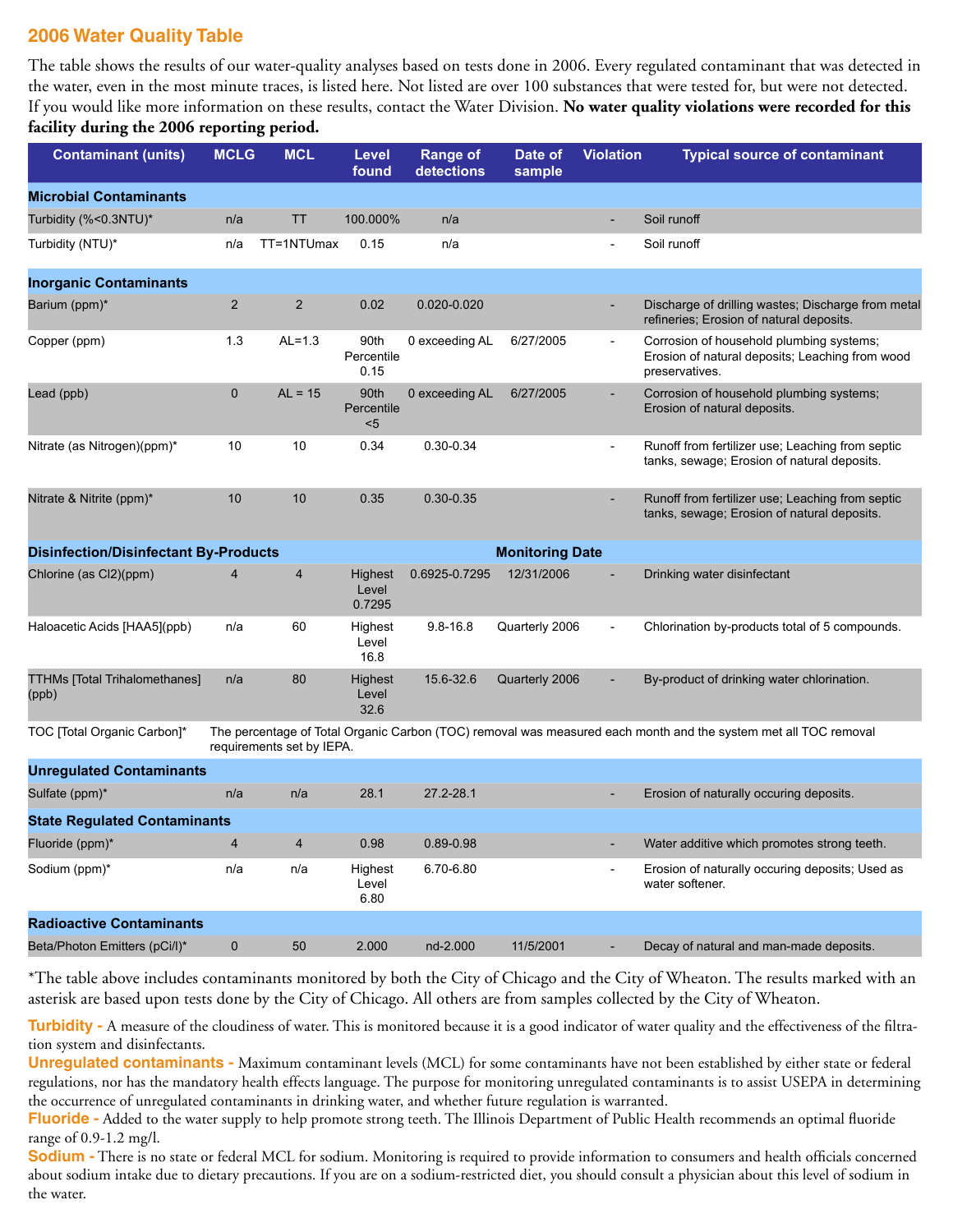#### **Glossary of Terms**

**Maximum Contaminant Level Goal (MCLG):** The level of a contaminant in drinking water below which there is no known or expected risk to health. MCLGs allow for a margin of safety.

**Maximum Contaminant Level (MCL):** The highest level of a contaminant that is allowed in drinking water. MCLs are set as close to the MCLGs as feasible using the best available treatment technology.

**Level Found:** Represents an average of sample result data collected during the calendar year. In some cases, it may represent a single sample if only one sample was collected.

**Range of Detections:** Represents a range of individual sample results, from lowest to highest that were collected during the calendar year.

**Date of Sample:** If a date appears in this column, the Illinois EPA requires monitoring for this contaminant less than once per year because the concentrations do not frequently change. If no date appears in the column, monitoring for this contaminant was conducted during the calendar year.

**Action Level (AL):** The concentration of a contaminant which, if exceeded, triggers treatment or other requirement that a water system must follow. **Treatment Technique (TT):** A required process intended to reduce the level of a contaminant in drinking water.

Parts Per Million (ppm): Equivalent to milligrams per liter. One part per million is comparable to one penny in \$10,000.

Parts Per Billion (ppb): Equivalent to micrograms per liter. One part per billion is comparable to one penny in \$10,000,000.

**NTU:** Nephelometric Turbidity Unit, used to measure cloudiness in drinking water.

**%<0.3NTU:** Percent of samples less than 0.3 NTU.

**%pos/mo:** Percent of positive samples per month.

**pCi/l:** Picocuries per liter, used to measure radioactivity.

**nd:** Not detectable at testing limits.

**n/a:** Not applicable.

**Maximum Residual Disinfectant Level Goal (MRDLG):** The level of disinfectant in drinking water below which there is no known or expected risk to health. MRDLG's allow for a margin of safety.

**Maximum Residual Disinfectant Level (MRDL):** The highest level of disinfectant allowed in drinking water.

**The Chicago Department of Water Management monitors for contaminants proposed to be regulated or for which no standards currently exist but which could provide useful information in assessing the quality of the source water or the drinking water.**

**Cryptosporidium** - Analysis has been conducted monthly on the source water since April 1993. Cryptosporidium has not been detected. Treatment processes have been optimized to ensure that if there are Cryptosporidium cysts in the source water, they will be removed during the treatment process. By maintaining low turbidity and thereby removing the particles from the water, the possibility of Cryptosporidium organisms getting into the drinking water system is greatly reduced.

**Taste and odor compounds** - MIB and geosmin are monitored both in the source and finished water. The treatment process is adjusted to reduce these compounds and provide a drinking water without detectable tastes and odors.

**Toxicity** - The City of Chicago has added testing methods to those already performed to detect changes in water quality in a timely manner. Protocol for screening water samples for toxicity from chemicals and for the presence of endospores has been developed. Acute toxicity screening detects the presence of toxic chemicals and although the test does not identify individual compounds, it can be used as an early warning tool. Results thus far have not shown any positive results. Anthrax organisms belong to the group of bacteria which can produce endospores. If samples are positive for the presence of endospores, further identification can be done to determine which bacteria are present. Samples are tested to develop a historical record of results and a database of information. No harmful bacteria have been identified.

#### **Additional Health Information**

Drinking water, including bottled water, may reasonably be expected to contain at least small amounts of some contaminants. The presence of contaminants does not necessarily indicate that water poses a health risk. More information about contaminants and potential health effects can be obtained by calling the Environmental Protection Agency's Safe Drinking Water Hotline (800-426-4791).

The sources of drinking water (both tap water and bottled water) include rivers, lakes, streams, ponds, reservoirs, springs, and wells. As water travels over the surface of the land or through the ground, it dissolves naturally-occurring minerals and radioactive material, and can pick up substances resulting from the presence of animals or from human activity. Contaminants that may be present in source water include:

•Microbial contaminants, such as viruses and bacteria, which may come from sewage treatment plants, septic systems, agricultural livestock operations, and wildlife.

•Inorganic contaminants, such as salts and metals, which can be naturallyoccurring or result from urban storm runoff, industrial or domestic wastewater discharges, oil and gas production, mining, or farming.

•Pesticides and herbicides, which may come from a variety of sources such as agriculture, storm water runoff, and residential uses.

•Organic chemical contaminants, including synthetic and volatile organics, which are by-products of industrial processes and petroleum production, and can also come from gas stations, urban storm water runoff and septic systems.

•Radioactive contaminants, which can be naturally-occurring or be the result of oil and gas production and mining activities.

In order to ensure that tap water is safe to drink, EPA prescribes regulations which limit the amount of certain contaminants in water provided by public water systems. FDA regulations establish limits for contaminants in bottled water which must provide the same protection for public health.

Some people may be more vulnerable to contaminants in drinking water than is the general population. Immuno-compromised persons such as persons with cancer undergoing chemotherapy, persons who have undergone organ transplants, people with HIV/AIDS or other immune system disorders, some elderly, and infants can be particularly at risk from infections. These people should seek advice about drinking water from their health care providers. EPA/CDC guidelines on appropriate means to lessen the risk of infection by Cryptosporidium are available from the Safe Drinking Water Hotline (800-426-4791)